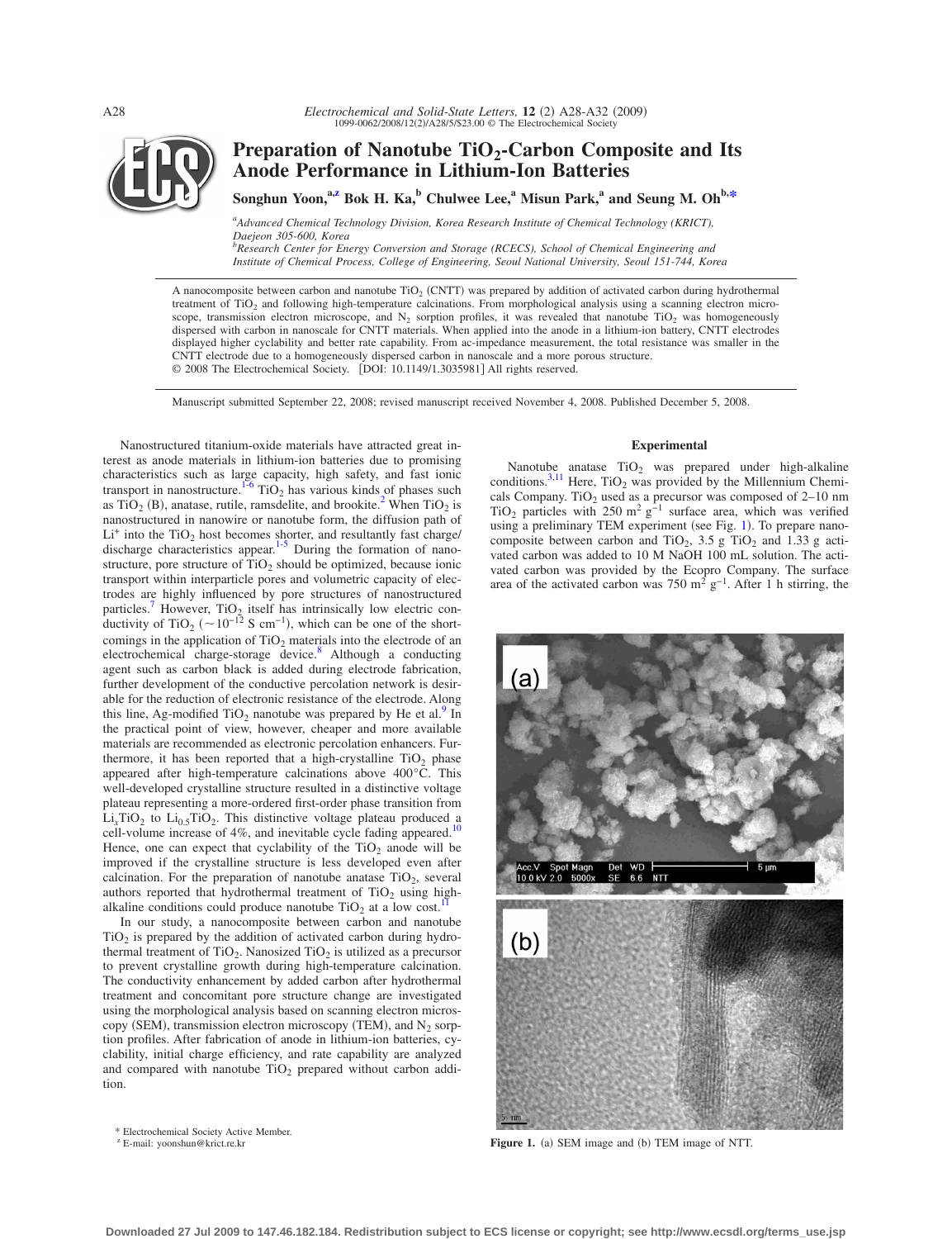prepared slurry was reacted in an autoclave at 150°C for 72 h. After reaction within the autoclave, reacted slurry was added to 0.05 M HCl 500 mL solution. After stirring, the slurry was filtrated and washed. After drying at 80°C overnight, calcination was conducted at 400°C for 5 h.

Pore-size distribution was analyzed by  $N_2$ -adsorption measurement (Micromeritics ASAP 2010). External morphology of carbon was examined using SEM (JEOL JSM-840A), whereas the pore image was scanned by TEM (JEOL JEM-2010). X-ray diffraction (XRD) patterns were obtained with a Rigaku D/Max-3C diffractometer equipped with rotating anode and Cu K $\alpha$  radiation ( $\lambda$  $= 0.15418$  nm).

To prepare the composite anodes, carbon powders were mixed with conducting agent (Super P) and polytetrafluoroethylene binder with a weight ratio of 8:1:1. The mixture was then dispersed in *n*-methyl pyrrolidone and spread on Ni foil (apparent areas  $1 \text{ cm}^2$ ), followed by pressing and drying at 120 C for 12 h. The half-cell characteristics were analyzed in a coin-type (CR2016), twoelectrode cell in which lithium foil (Cyprus Co.) was used. The electrolyte was  $1.0 M$  LiPF<sub>6</sub> in ethylene carbonate (EC)/dimethyl carbonate (DMC) (1:1 volume ratio) (Tomiyama Co.).

To investigate anode performance in a lithium-ion battery, a coin cell was utilized, and galvanostatic charge–discharge in the voltage range from 2.5 to 1 V vs Li/Li<sup>+</sup> was conducted. The electrode loading was 15 mg cm<sup>-2</sup>. The used electrolyte was 1.0 M LiPF<sub>6</sub> EC–  $DMC$  (1:1 v/v). For the rate-performance measurement, current was varied from  $0.2C$   $(30 \text{ mA/g})$  to  $20C$   $(3 \text{ A/g})$ . The cycle performance for 70 cycles was recorded at 0.4C rate. All the electrochemical measurements were made with a WBCS-3000 battery cycler (Xeno Co.) at ambient temperature in a glove box filled with argon. For ac-impedance measurement, the frequency range was  $10^6$  Hz to 5 mHz with an ac amplitude of 10 mV (Zahner e6).

#### **Results and Discussion**

After hydrothermal treatment of raw TiO<sub>2</sub> using 10 M NaOH at 150°C, SEM and TEM images of prepared material were taken and are shown in Fig. [1.](#page-0-2) In the SEM image, homogeneously dispersed tubular morphology was observed, which was completely different from the original shape of raw  $TiO<sub>2</sub>$  composed of aggregated spherical particle (5-10 nm) shape. Clearly, tubular morphology was ob-served in the TEM image, as shown in Fig. [1b.](#page-0-2) This morphology was similar to that reported in the literature.<sup>3[,4](#page-4-10)[,12](#page-4-11)</sup> Hence, the prepared material is called nanotube titanium oxide (NTT).

Figure [2](#page-1-0) shows SEM and TEM images of composite materials prepared by addition of activated carbon during hydrothermal treatment of TiO<sub>2</sub>. The used activated carbon had irregularly shaped particles a few micrometers in size. As seen in Fig. [2a,](#page-1-0) however, any distinct morphological difference from NTT was not observed. Also, from the TEM image (Fig [2b](#page-1-0)), tubular-shaped morphology was predominantly observed, and an irregular part at the bottom also existed. From energy-dispersive spectroscopy analysis, 3.16 wt %  $(16.9 \text{ mol } \%)$  carbon was detected in the prepared materials. When compared with the initially added carbon amount  $(27.1 \text{ wt } \%)$  for hydrothermal reaction, a trace amount of carbon was found to remain. This was probably due to the oxidation of activated carbon at a high sintering temperature  $(400^{\circ}C, 4 h)$ . Though little carbon remained, its occupied volume was not negligible. Because of the low density of activated carbon  $(< 1.5 \text{ gcc}^{-1})$  and the high density of TiO<sub>2</sub> (4 gcc<sup>-1</sup>), carbon within the composite was calculated to occupy about 10 vol %, and the carbon phase was easy to detect in the TEM image. Hence, it is assumed that the irregular portion in Fig. [2b](#page-1-0) corresponds to the carbon phase and the other tubular part is  $TiO<sub>2</sub>$  phase. Consequently, a nanocomposite between carbon and tubular-shaped titanium oxide was produced and has been named carbon-nanotube titanium oxide (CNTT). Intrinsically, the low electric conductivity of TiO<sub>2</sub> (~10<sup>-12</sup> S cm<sup>-1</sup>) can be a shortcoming in the application of  $TiO<sub>2</sub>$  materials to the electrode of an electrochemical charge-storage device. $8$  As CNTT homogeneously con-

<span id="page-1-0"></span>

**Figure 2.** (a) SEM image and (b) TEM image of CNTT.

tained 3.16 wt % carbon in nanoscale, its electrical conductivity was expected to be much higher than NTT. This is discussed later in ac-impedance analysis.

In Fig. [3,](#page-1-1) the Barrett-Joyner-Halenda (BJH) pore-size distribution of NTT (empty rectangle) and CNTT (empty circle) is displayed. The pores located near 10 nm were similar for both materi-

<span id="page-1-1"></span>

Figure 3. (Color online) Pore size distributions calculated by the BJH method in  $N_2$ -adsorption profiles measured with an ASAP 2010 instrument. Empty circle and empty rectangle are CNTT and NTT, respectively.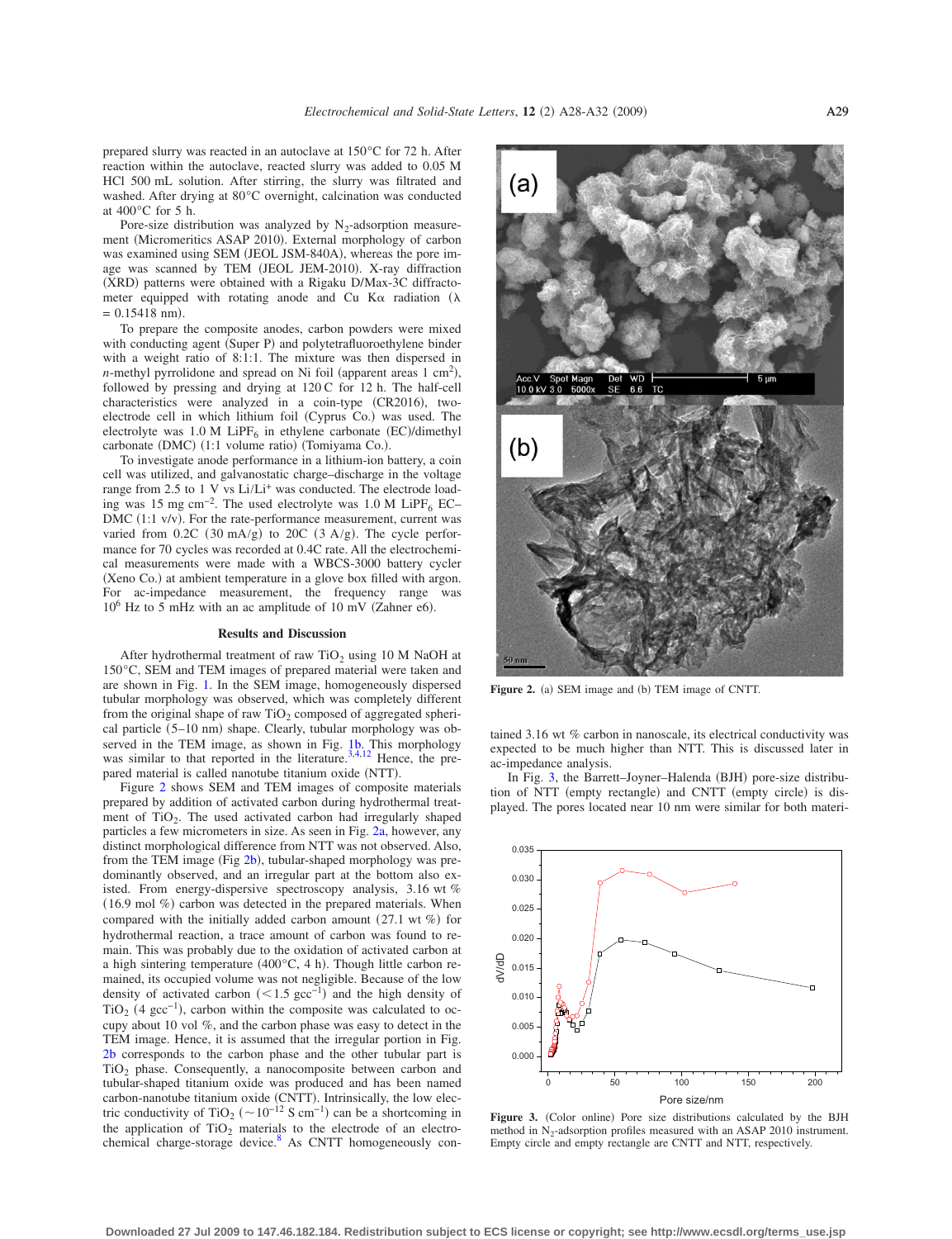<span id="page-2-0"></span>

|                           |                                      | $V_{\text{pore}}$<br>$(\text{ccg}^{-1})$ |              |                           |                                                |                |                 |                  |                                     |
|---------------------------|--------------------------------------|------------------------------------------|--------------|---------------------------|------------------------------------------------|----------------|-----------------|------------------|-------------------------------------|
| Materials                 | $A_{\text{BET}}$<br>$(m^2 g^{-1})^a$ | $>30$ nm                                 | $<$ 30 nm    | $\cup$ ch<br>$(mAh g-1)c$ | $\mathcal{L}_{\text{dis}}$<br>$(mAh g^{-1})^d$ | IE<br>$(\%)^e$ | Cyc<br>$(\%)^1$ | Rate<br>$(\%)^g$ | $R_{\text{semi}}$<br>$(\Omega g)^h$ |
| <b>NTT</b><br><b>CNTT</b> | 78.5<br>103.0                        | 0.11<br>0.17                             | 0.12<br>0.13 | 165<br>175                | 137<br>147                                     | 83<br>84       | 85<br>91        | 32<br>48         | 0.079<br>0.044                      |

**Table I. The comparison of physical properties and anode performance of NTT and CNTT.**

<sup>a</sup> BET surface area.

**b** Pore volume.

<sup>c</sup> Initial charging capacity.

<sup>d</sup> Initial discharging capacity.<br>
<sup>e</sup> Initial efficiency ( $C_{dis}/C_{ch}$ ).

<sup>f</sup> Capacity retention obtained discharge capacity at 70 cycles divided by  $C_{\text{dis}}$ . <sup>g</sup> Rate capability at 20C.

 $h$  Sum of  $R_{\text{SEI}}$  and  $R_{\text{ct}}$  in Nyquist plot in Fig. [7.](#page-3-1)

als, but the population of pores above 30 nm was higher in CNTT. As shown in Fig.  $2b$ , the mesopores generated among  $TiO<sub>2</sub>$  tube bundles were highly developed in CNTT. This coincided with the result in Fig. [3.](#page-1-1) Measured pore volumes above and below 30 nm are listed at Table [I.](#page-2-0) Clearly, the difference in pore volume of the two materials lied above 30 nm. Furthermore, the Brunauer–Emmett– Teller (BET) surface areas of NTT and CNTT were 78.5 and 103 m<sup>2</sup> g−1, respectively. Because of the high sintering temperature 400°C, the measured surface area of the two materials was rela-tively low when compared with nanotube prepared at a low sintering<br>temperature.<sup>3[,12](#page-4-11)</sup> Hence, although the reason is not clear, CNTT had a higher porous structure and larger surface area.

Figure [4](#page-2-1) shows XRD results of NTT (Fig.  $4a$ ) and CNTT (Fig. [4b](#page-2-1)). NTT and CNTT display a similar crystallographic structure. According to the literature, measured XRD patterns contain anatase TiO<sub>2</sub> and H<sub>2</sub>T<sub>12</sub>O<sub>5</sub>·H<sub>2</sub>O structure.<sup>3[,4](#page-4-10)</sup> Even after calcination at 400<sup>°</sup>C for 4 h,  $H_2Ti_2O_5·H_2O$  of monoclinic lattice was predominantly ob-

<span id="page-2-1"></span>

Figure 4. XRD pattern: (a) NTT and (b) CNTT. Peak indexes of  $H_2Ti_2O_5·H_2O$  and anatase  $TiO_2$  are described with parentheses and brackets, respectively.

served for both materials. Generally, one can expect that high specific surface energy induced by a large surface area facilitates crystal growth during calcination. Peak broadening in the XRD patterns of Fig. [4,](#page-2-1) however, indicate that the crystalline structure was less developed in NTT and CNTT, although the small-sized  $(5-10 \text{ nm})$ TiO2 precursor was used for both materials. During hydrothermal treatment of precursor, heterogeneous species such as water and salt can be adsorbed in large amounts on the surface of nanosized particles. Hence, the retarded crystal growth in NTT and CNTT was probably attributable to these adsorptive species on the particle surface of  $TiO<sub>2</sub>$ , which could impede the mass and ion transport during calcination. Peak indexes of  $H_2Ti_2O_5·H_2O$  and anatase  $TiO_2$  are described with parentheses and brackets, respectively. From the peak-intensity comparison,  $H_2Ti_2O_5·H_2O$  phase was more dominant than anatase  $TiO<sub>2</sub>$ . Interestingly, no peaks from carbon itself were detected in Fig. [4b,](#page-2-1) which was probably due to both the small amount of remaining carbon  $(3.16 \text{ wt } \%)$  and the amorphous crystalline structure of activated carbon. $^{13}$ 

To investigate anode performance in lithium-ion batteries, electrodes were fabricated using prepared materials, and their anode performance was investigated. In Fig. [5,](#page-3-0) the galvanostatic charge– discharge profiles of NTT (Fig.  $5a$ ) and CNTT (Fig.  $5b$ ) during three cycles in the voltage range from  $2.5$  to 1 V vs Li/Li<sup>+</sup> are shown. The used current (rate) and electrode loading were  $30 \text{ mA/g}$  (0.2C) and 15 mg cm−2, respectively. Clearly, one can observe that the CNTT electrode displayed a higher discharge capacity and a better initial charge efficiency than NTT. The reversible capacity of the CNNT electrode  $(147 \text{ mA} \text{h} \text{ g}^{-1})$  was higher than the NTT electrode 137 mAh g−1. This higher capacity was probably relevant to the higher electrical conductivity and well-developed porous structure of CNTT, indicating more efficient utilization of available chargestorage sites.

Although our materials were prepared at a high sintering temperature of 400°C for 4 h, the plateau located near 1.75 V was not distinct during charge/discharge. This plateau is known to be relevant to the distribution in composition caused by the preferential intercalation of small particles in  $TiO_2$ .<sup>[14](#page-4-13)</sup> Furthermore, it was reported that the anatase  $TiO<sub>2</sub>$  phase became dominant after calcination above 400°C, accompanied by a clear voltage plateau during charge/discharge and an improvement of initial charge efficiency. Consequently, the highly developed plateau represents a moreordered first-order phase transition from  $Li<sub>x</sub>TiO<sub>2</sub>$  to  $Li<sub>0.5</sub>TiO<sub>2</sub>$ , which resulted in the cell volume increase of 4%, and concomitant cycle fading was accelerated.<sup>11</sup> As seen in the XRD patterns of Fig. [4,](#page-2-1) however, the observed peaks of our materials were broad in comparison with the results reported by other researchers, reflecting that the TiO<sub>2</sub> crystal in our materials was not well developed.<sup>5[,12](#page-4-11)</sup> From a practical point of view, a nondistinct plateau (smooth profile) is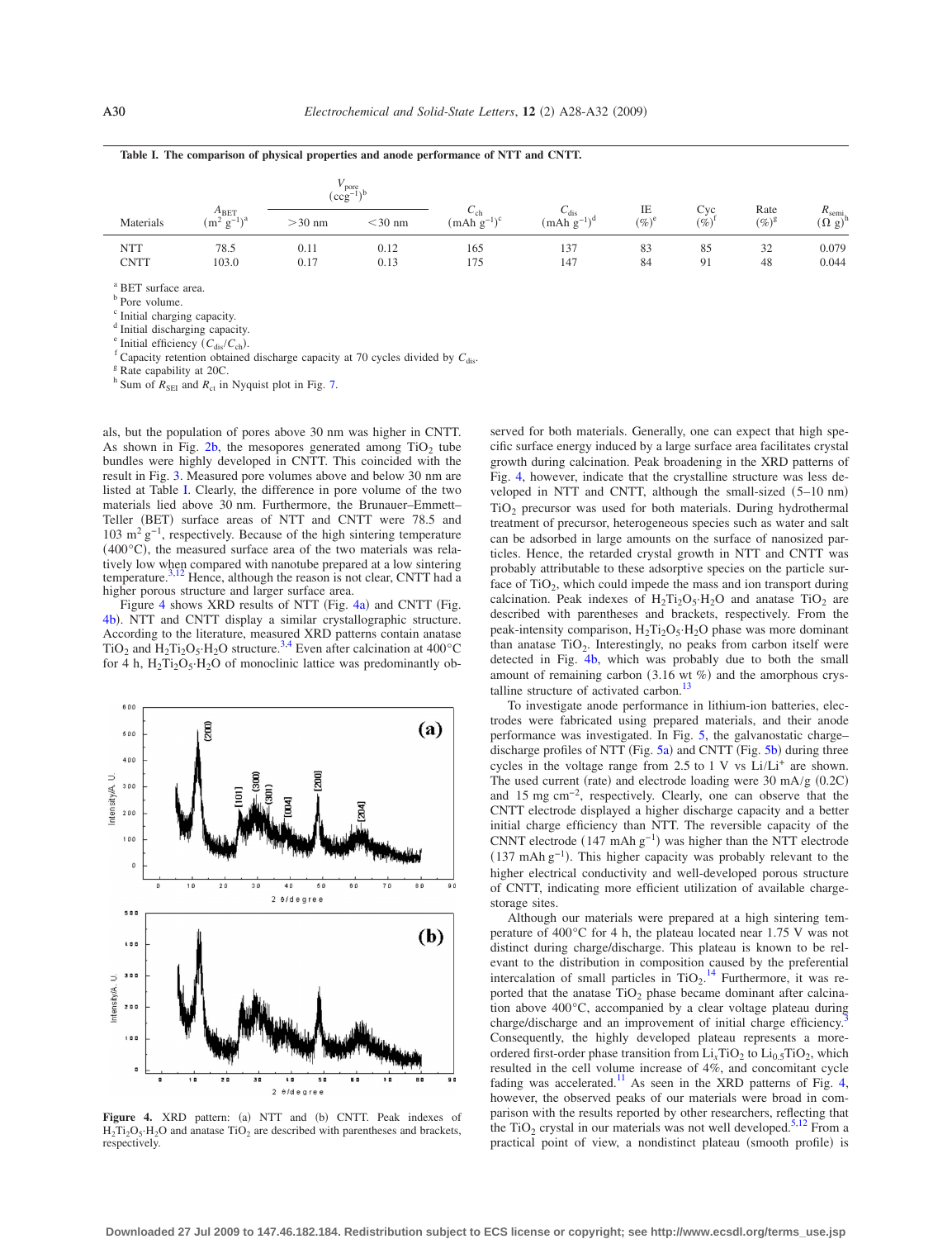<span id="page-3-0"></span>

**Figure 5.** Galvanostatic charge–discharge profiles for three initial cycles in the potential range from 1 to 2.5 V vs Li/Li<sup>+</sup>: (a) NTT and (b) CNTT. The electrolyte is 1.0 M LiPF<sub>6</sub> EC–DMC (1:1  $v/v$ ). The initial current (rate) and electrode loading were 30 mA/g  $(0.2C)$  and 15 mg cm<sup>-2</sup>, respectively.

highly recommendable in large sized batteries used in hybrid electric vehicles (HEVs) and plug-in HEVs because of easy state of charge (SOC) prediction of lithium-ion cells.

The initial charge efficiency of Fig. [5](#page-3-0) was as high as 83–84%, which is characteristic of  $TiO<sub>2</sub>$  materials sintered at higher temperatures above 400°C. Interestingly, in spite of the higher surface area, the CNTT electrode showed slightly higher initial charge efficiency. All of the physical and electrochemical properties are listed in Table [I.](#page-2-0) Cycle and rate performance are illustrated in Fig. [6.](#page-3-2) CNTT electrodes displayed higher rate capability than NTT. The observed cycle performance was similar for both materials as shown in Fig. [6a,](#page-3-2) indicating the structural stability of nanostructured titania, which was related to a smooth voltage curve during charge-discharge (less strain induced by smaller volume change).  $3\frac{13}{13}$  $3\frac{13}{13}$  As shown in Fig. [6b,](#page-3-2) the rate capability of the CNTT electrode was superior to that of the NTT electrode. As listed in Table [I,](#page-2-0) capacity retention of the CNTT electrode was as high as  $68\%$  at 10C (1.5 A/g) and 48% at 20C rate  $(3 \text{ A/g}).$ 

To elucidate the reason for improved rate performance of the CNTT electrode, ac-impedance analysis was conducted from 10−3 to 105 Hz frequency at 1.0 V vs Li/Li+ after charging. The voltage of 1.0 V was selected, because the SOC was nearly half that of the fully charge state. In Fig. [7,](#page-3-1) ac-impedance spectra expressed as a Nyquist plot were illustrated. The characteristic shape for electrochemical faradaic reaction was observed[.9](#page-4-6)[,15](#page-4-14) The intercept at *Z*‱ axis is the bulk resistance  $(R_{elec})$  of the electrolyte, separator, and electrode. Because cell geometry was identical in both electrodes, the smaller  $R_b$  in the CNTT electrode reflected the smaller electronic resistance of electrodes, which was due to carbon homogeneously

<span id="page-3-2"></span>

Figure 6. (a) Cyclability of NTT (empty rectangle) and CNTT (empty circle) for 70 cycles. In the initial three cycles,  $30 \text{ mA/g}$  (0.2C) was applied, and 0.4C current was used afterward. (b) Rate capability of NTT (empty rectangle) and CNTT (empty circle). Applied c-rate was described in the figure.

<span id="page-3-1"></span>

Figure 7. (Color online) The Nyquist plot from ac-impedance spectra for NTT (dark black) and CNTT (gray).